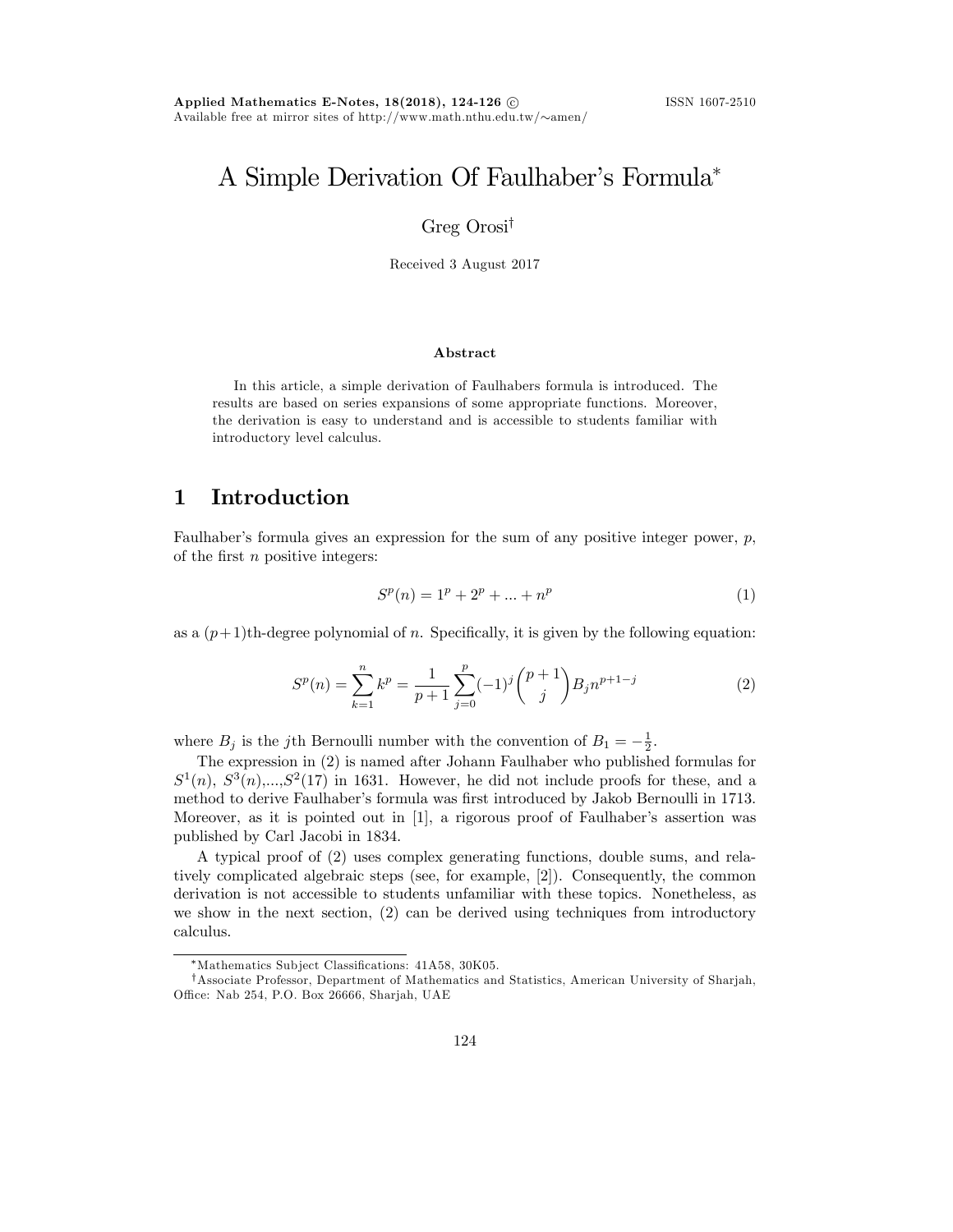G. Orosi 125

### 2 The Novel Derivation

First, note that given

$$
G(x) = 1 + e^x + e^{2x} + \dots + e^{nx} = \sum_{i=1}^{n} e^{(i-1)x} = \frac{e^{(n+1)x} - 1}{e^x - 1},
$$
 (3)

we have

$$
G'(0) = 1 + 2 + \dots + n = S1(n),
$$
  

$$
G''(0) = 11 + 22 + \dots + n2 = S2(n),
$$

and

$$
G^{(p)}(0) = 1p + 2p + ... + np = Sp(n).
$$

Therefore, the Taylor expansion of  $G(x)$  is given by

$$
S^{0}(n) + \frac{S^{1}(n)}{1!}x + \frac{S^{2}(n)}{2!}x^{2} + \dots + \frac{S^{p}(n)}{p!}x^{p} \dots
$$
\n(4)

Moreover,

$$
G(x) = \left(\frac{x}{e^x - 1}\right) \left(\frac{e^{Nx} - 1}{x}\right),
$$

where  $N = n + 1$  and  $\frac{x}{e^x - 1}$  is the generating function of the Bernoulli numbers. Since, by definition,

$$
\frac{x}{e^x - 1} = B_0 + B_1 \frac{x}{1!} + B_2 \frac{x^2}{2!} + \dots + B_k \frac{x^k}{k!} \dots,
$$
\n(5)

and the Taylor expansion of  $\frac{e^{Nx}-1}{x}$  is given by

$$
\frac{e^{Nx} - 1}{x} = \frac{\sum_{k=0}^{\infty} \frac{(Nx)^k}{k!} - 1}{x} = N + \frac{N^2}{2!}x + \frac{N^3}{3!}x^2 + \dots + \frac{N^{k+1}}{(k+1)!}x^k + \dots,
$$
 (6)

 $G(X)$  can be expressed as a product of the above two series. Multiplying the series in (5) and (6) gives

$$
B_0N + \left(B_0\frac{N^2}{2!} + \frac{B_1}{1!}N\right)x + \left(B_0\frac{N^3}{3!} + \frac{B_1}{1!}\frac{N^2}{2!} + \frac{B_2}{2!}N\right)x^2 + \dots
$$
  
+ 
$$
\left(B_0\frac{N^{p+1}}{(p+1)!} + \frac{B_1}{1!}\frac{N^p}{p!} + \frac{B_2}{2!}\frac{N^{p-1}}{(p-1)!} + \dots + \frac{B_p}{p!}N\right)x^p + \dots
$$
 (7)

Comparing the coefficients corresponding of  $x^p$  in (4) and (7) yields

$$
\frac{S^{p}(n)}{p!} = \left(B_0 \frac{N^{p+1}}{(p+1)!} + \frac{B_1}{1!} \frac{N^{p}}{p!} + \frac{B_2}{2!} \frac{N^{p-1}}{(p-1)!} + \dots + \frac{B_p}{p!} N\right).
$$
 (8)

Rearranging the above gives

$$
S^{p}(n) = \left(B_0 \frac{N^{p+1}}{(p+1)!} + \frac{B_1}{1!} \frac{N^p}{p!} + \frac{B_2}{2!} \frac{N^{p-1}}{(p-1)!} + \dots + \frac{B_p}{p!} N\right) \frac{(p+1)!}{(p+1)!}
$$
  
=  $\frac{1}{(p+1)} \left(\frac{(p+1)!}{(p+1)!} B_0 N^{p+1} + \frac{(p+1)!}{p!1!} B_1 N^p + \dots + \frac{(p+1)!}{1!(p)!} B_p N\right).$